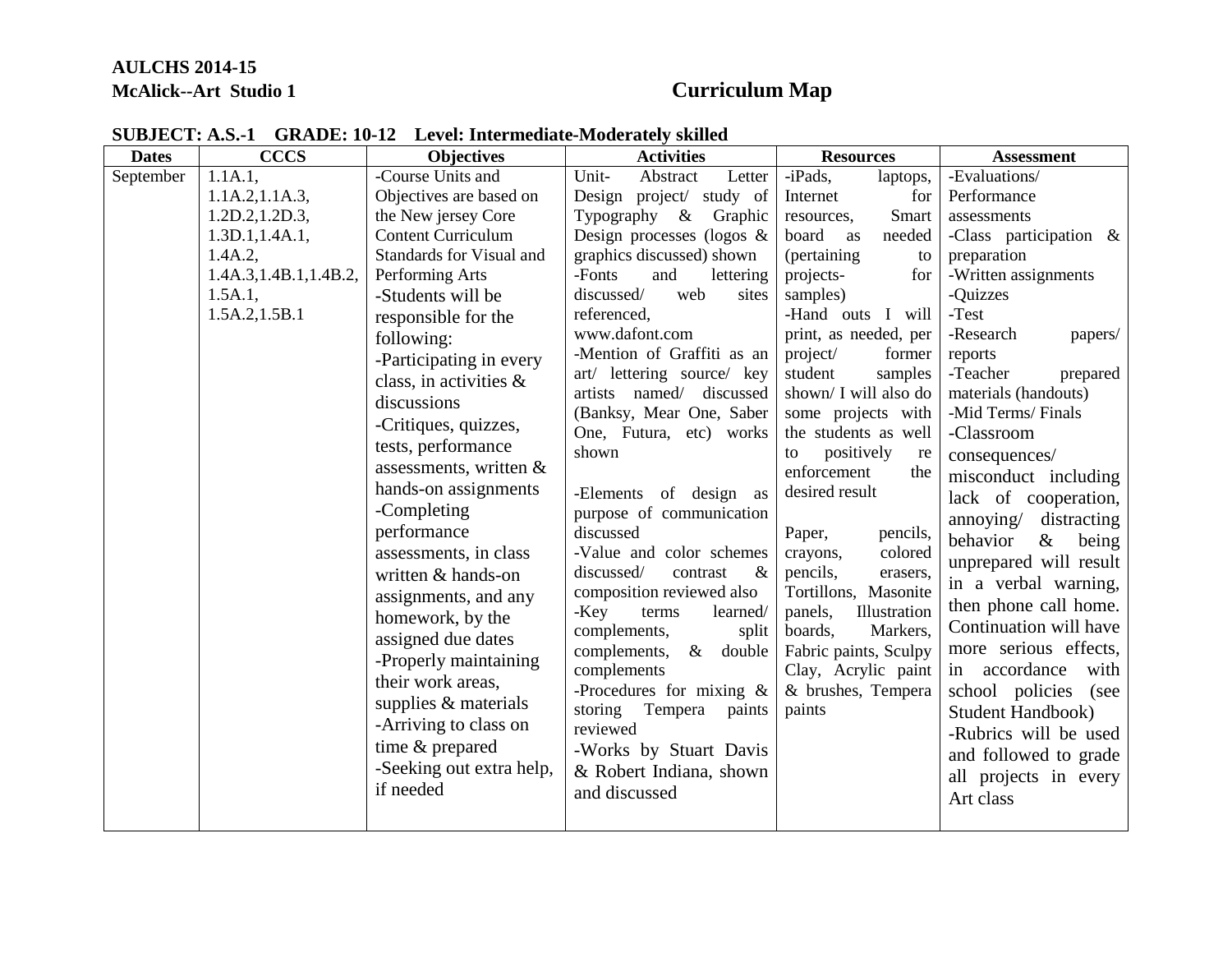| October  | 1.1A.1,<br>1.1A.2, 1.1A.3,<br>1.2D.2, 1.2D.3,<br>1.3D.1, 1.4A.1,<br>1.4A.2,<br>1.4A.3, 1.4B.1, 1.4B.2,<br>$1.5A.1$ ,<br>1.5A.2, 1.5B.1 | -See above | -Demonstration<br>and<br>hands on practice of the<br>Hard Edge painting style.<br>Unit- Contour Drawing<br>Art with text / hand<br>positive<br>$\&$<br>gestures,<br>negative<br>space,<br>composition discussed<br>-Contour, modified and<br>pre/blind<br>contour<br>drawing<br>discussed<br>$\&$<br>practiced<br>-Create<br>an expressive<br>piece of art using both<br>hand<br>gestures,<br>and<br>drawing<br>contour<br>Hard<br>combined<br>with<br>Edge painting style | See above | -Students are to keep<br>and choose pieces for<br>their portfolios,<br>if<br>desired<br>-Review and comment<br>on sketch books & Do<br><b>Nows</b><br>-Class critiques/ open<br>ended<br>assessments,<br>self<br>$\&$<br>peer<br>teacher<br>assessments.<br>materials,<br>created<br>formative assessments<br>& hands on activities |
|----------|----------------------------------------------------------------------------------------------------------------------------------------|------------|----------------------------------------------------------------------------------------------------------------------------------------------------------------------------------------------------------------------------------------------------------------------------------------------------------------------------------------------------------------------------------------------------------------------------------------------------------------------------|-----------|-------------------------------------------------------------------------------------------------------------------------------------------------------------------------------------------------------------------------------------------------------------------------------------------------------------------------------------|
| November | 1.1A.1,<br>1.1A.2, 1.1A.3,<br>1.2D.2, 1.2D.3,<br>1.3D.1, 1.4A.1,<br>1.4A.2,<br>1.4A.3, 1.4B.1, 1.4B.2,<br>1.5A.1,<br>1.5A.2, 1.5B.1    | -See above | <b>Unit-Tessellations</b><br>-Geometric<br>principles<br>discussed/ MC Escher<br>reviewed and discussed<br>(graphics)<br>discussed)<br>examples shown<br>-Triangles, tiles, mosaics<br>and reflections/ shown<br>discussed-<br>examples<br>shown/hand outs                                                                                                                                                                                                                 | See above | -Portfolios<br>-Review and comment<br>on sketchbooks<br>-Evaluate<br>skills.<br>techniques<br>and<br>concepts                                                                                                                                                                                                                       |
| December | 1.1A.1,<br>1.1A.2, 1.1A.3,<br>1.2D.2, 1.2D.3,<br>1.3D.1, 1.4A.1,                                                                       | -See above | -Processes for tracing $\&$<br>transferring reviewed -<br>repetition $\&$ symmetry<br>discussed- self evaluated                                                                                                                                                                                                                                                                                                                                                            | See above | -Growing portfolios<br>-Review and comment<br>on sketchbooks<br>-Class presentations                                                                                                                                                                                                                                                |